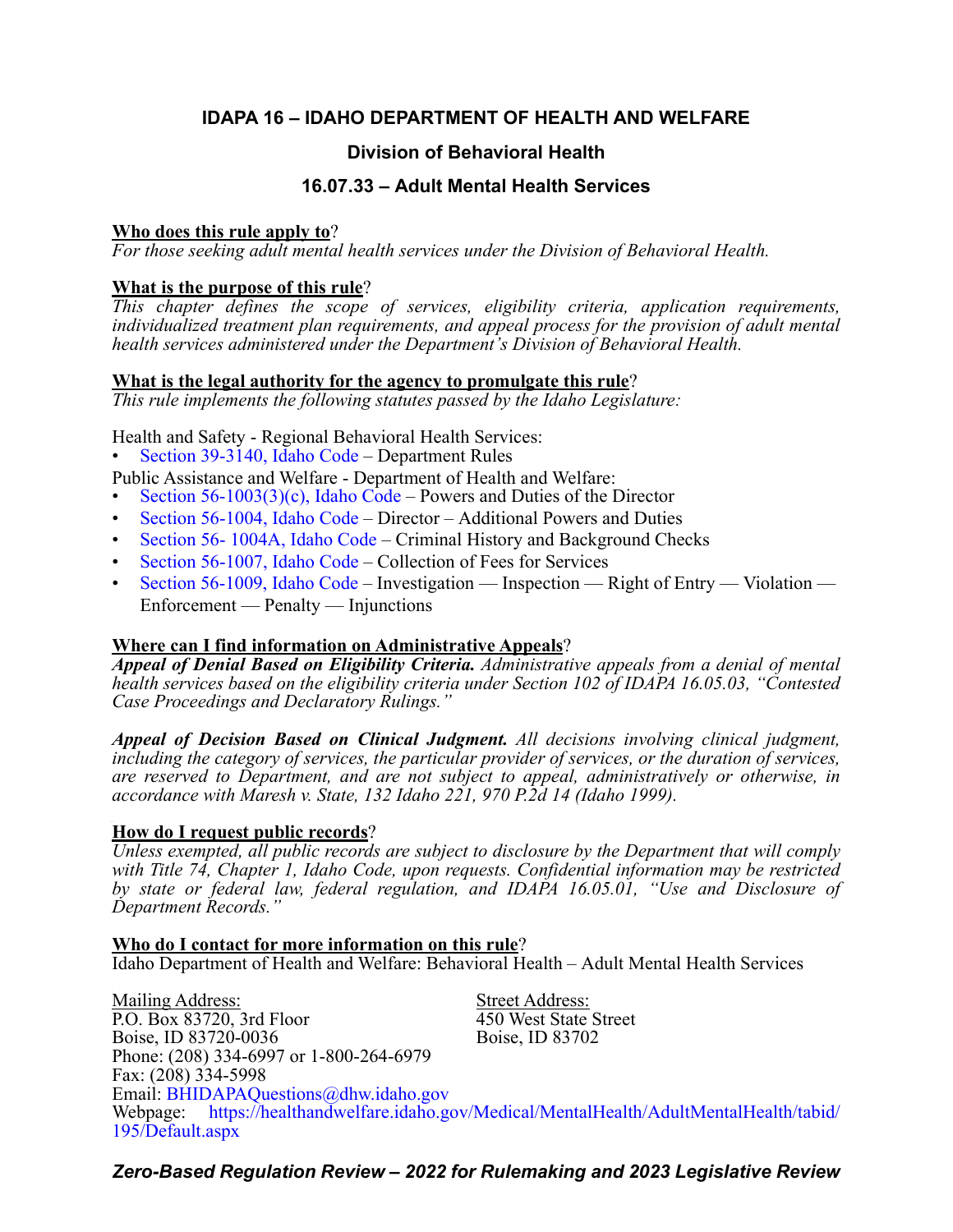# **Table of Contents**

# 16.07.33 - Adult Mental Health Services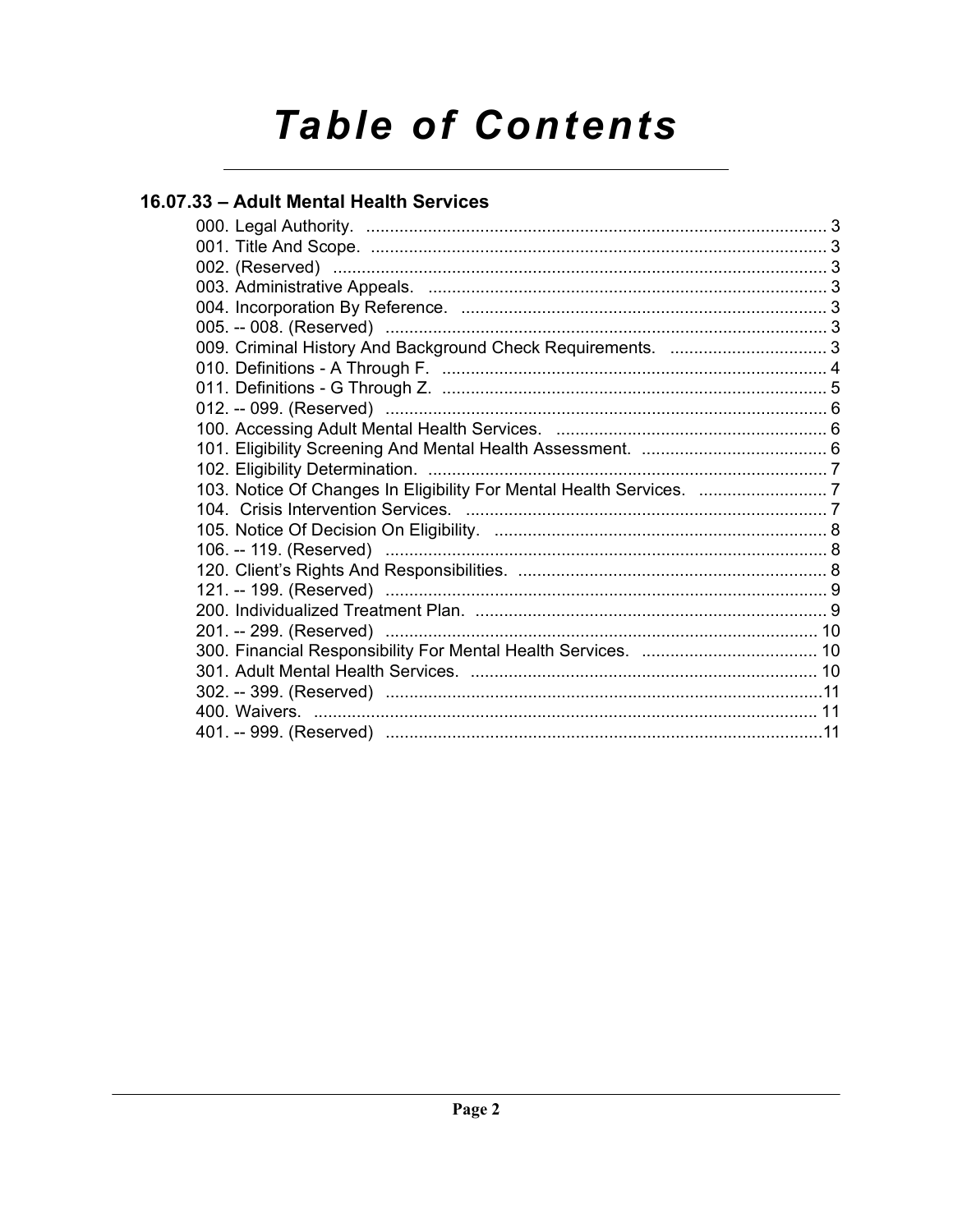#### **16.07.33 – ADULT MENTAL HEALTH SERVICES**

#### <span id="page-2-1"></span><span id="page-2-0"></span>**000. LEGAL AUTHORITY.**

The Idaho Legislature has delegated to the Department of Health and Welfare, as the state mental health authority, the responsibility to ensure that mental health services are available throughout the state of Idaho to individuals who need such care and who meet certain eligibility criteria under the Regional Mental Health Services Act, Title 39, Chapter 31, Idaho Code. Under Section 39-3140, Idaho Code, the Department is authorized to promulgate rules to carry out the purposes and intent of the Regional Mental Health Services Act. Under Sections 56-1003(3)(c), 56-1004, 56- 1004A, 56-1007, and 56-1009, Idaho Code, the Director is authorized to adopt rules to supervise and administer a mental health program. (3-17-22)

#### <span id="page-2-2"></span>**001. TITLE AND SCOPE.**

**01. Title**. These rules are titled IDAPA 16.07.33, "Adult Mental Health Services." (3-17-22)

**02. Scope**. This chapter defines the scope of services, eligibility criteria, application requirements, individualized treatment plan requirements, and appeal process for the provision of adult mental health services administered under the Department's Division of Behavioral Health. (3-17-22)

#### <span id="page-2-3"></span>**002. (RESERVED)**

#### <span id="page-2-4"></span>**003. ADMINISTRATIVE APPEALS.**

**01. Appeal of Denial Based on Eligibility Criteria**. Administrative appeals from a denial of mental health services based on the eligibility criteria under Section 102 of these rules are governed by the provisions of IDAPA 16.05.03, "Rules Governing Contested Case Proceedings and Declaratory Rulings." (3-17-22)

**02. Appeal of Decision Based on Clinical Judgment**. All decisions involving clinical judgment, including the category of services, the particular provider of services, or the duration of services, are reserved to Department, and are not subject to appeal, administratively or otherwise, in accordance with *Maresh v. State,* 132 Idaho 221, 970 P.2d 14 (Idaho 1999). (3-17-22)

#### <span id="page-2-5"></span>**004. INCORPORATION BY REFERENCE.**

American Psychiatric Association: Diagnostic and Statistical Manual of Mental Disorders, Fifth Edition, (DSM-5) Washington, DC, American Psychiatric Association, 2013, is hereby incorporated by reference under this chapter of rules. Copies of the manual are available from the American Psychiatric Association, 1000 Wilson Boulevard, Suite 1825, Arlington, Va. 22209-3901. A copy of the manual is also available for public review at the Department of Health and Welfare, 450 West State Street, Boise, Idaho, 83702. (3-17-22)

#### <span id="page-2-6"></span>**005. -- 008. (RESERVED)**

#### <span id="page-2-7"></span>**009. CRIMINAL HISTORY AND BACKGROUND CHECK REQUIREMENTS.**

**01. Compliance With Department Criminal History and Background Check**. All owners, operators, employees, transfers, reinstated former employees, student interns, contractors, and volunteers, who provide direct care or services, or whose position requires regular contact with clients, must comply with the provisions in IDAPA 16.05.06, "Criminal History and Background Checks." (3-17-22) provisions in IDAPA 16.05.06, "Criminal History and Background Checks."

**02. Availability to Work or Provide Service**. An individual listed in Subsection 009.01 of these rules is available to work on a provisional basis at the discretion of the employer or agency once the individual has submitted their criminal history and background check application, it has been signed and notarized, reviewed by the employer or agency, and no disqualifying crimes or relevant records are disclosed on the application. An individual must be fingerprinted within twenty-one (21) days of submitting their criminal history and background check application. (3-17-22)

**a.** An individual is allowed to work or have access to clients only under supervision until the criminal history and background check is completed. (3-17-22)

**b.** An individual, who does not receive a criminal history and background check clearance or a waiver granted under the provisions in this chapter, may not provide direct care or services, or serve in a position that requires regular contact with clients accessing adult mental health services through the Department. (3-17-22)

#### **03. Waiver of Criminal History and Background Check Denial**. A certified or uncertified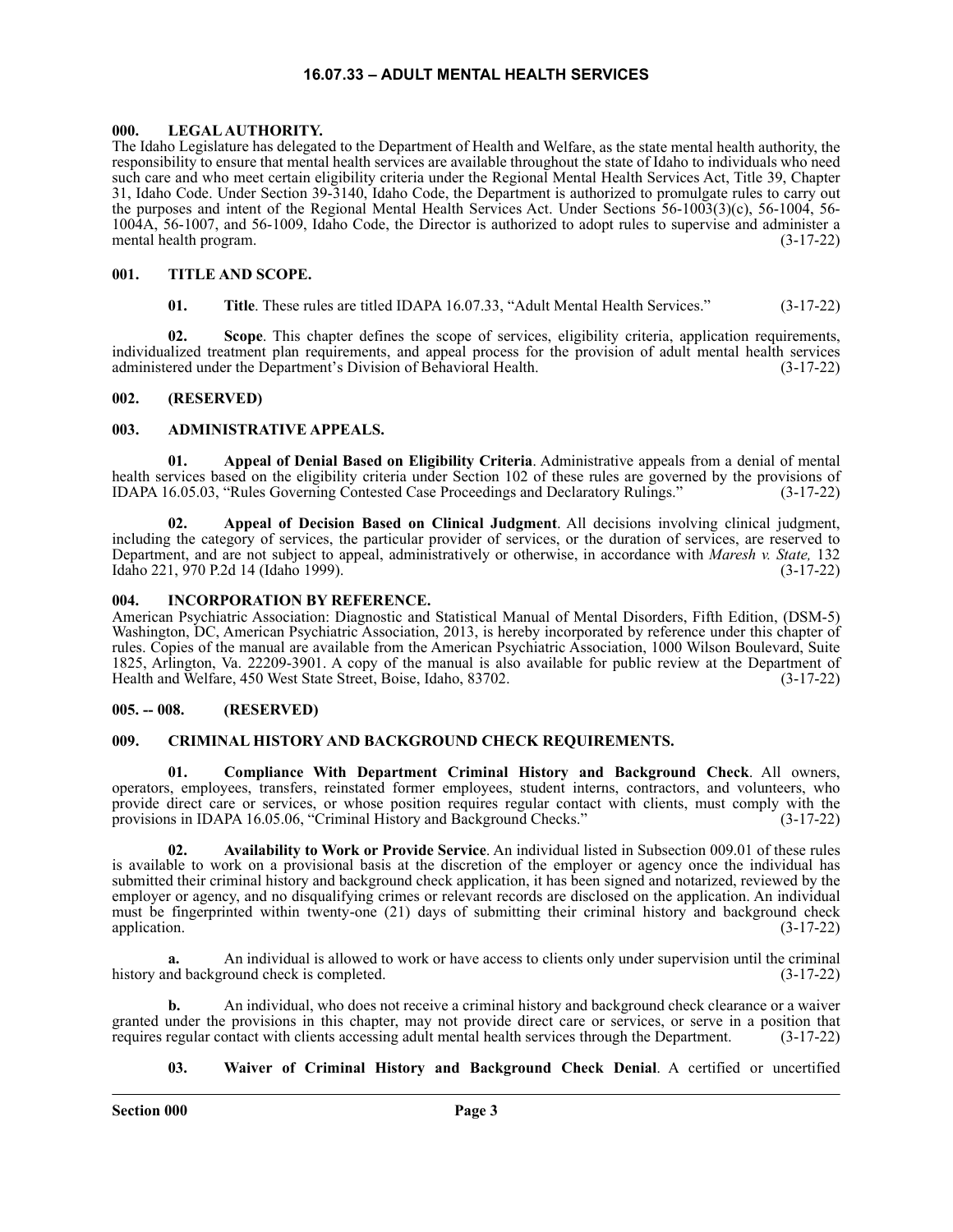| <b>IDAHO ADMINISTRATIVE CODE</b>        |  |
|-----------------------------------------|--|
| <b>Department of Health and Welfare</b> |  |

individual who is seeking to provide Peer Support Specialist, Family Support Partner, or Recovery Coach services that receives an unconditional denial or a denial after an exemption review by the Department's Criminal History Unit, may apply for a Behavioral Health waiver. (3-17-22)

<span id="page-3-0"></span>

| 010 | <b>DEFINITIONS - A THROUGH F.</b>                                               |             |
|-----|---------------------------------------------------------------------------------|-------------|
|     | For the purposes of these rules, the following terms are used as defined below: | $(3-17-22)$ |

**01. Adult**. An individual eighteen (18) years of age or older. (3-17-22)

**02. Adult Mental Health Services**. Adult mental health services are listed in Section 301 of these rules. These services are provided in response to the mental health needs of adults eligible for services required in Title 39, Chapter 31, Idaho Code, the Regional Behavioral Health Service Act, and under Section 102 of these rules. (3-17-22)

**03. Applicant**. An adult individual who is seeking mental health services through the Department who bleted, or had completed on their behalf, an application for mental health services. (3-17-22) has completed, or had completed on their behalf, an application for mental health services.

**04. Assessment**. The gathering of historical and current clinical information through a clinical interview and from other available resources to identify a client's mental health issues, strengths, and service needs. (3-17-22)

**05. Assertive Community Services**. Comprehensive, intensive, and long-term rehabilitative services provided to clients who suffer from serious and persistent mental illness (SPMI) who have not benefited from traditional outpatient programs. (3-17-22)

**06. Behavioral Health**. An integrated system for evaluation and treatment of mental health and substance use disorders. (3-17-22)

**07. Behavioral Health Center**. State-operated community-based centers located in each of the seven (7) geographical regions of Idaho that provide or arrange for adult mental health services listed under Section 301 of these rules.  $(3-17-22)$ 

**08. Case Management**. A change-oriented service provided to clients that assures and coordinates the provision of an assessment, treatment planning, treatment and other services, protection, advocacy, review and reassessment, documentation, and timely closure of a case. (3-17-22) reassessment, documentation, and timely closure of a case.

**09. Client**. A person receiving mental health services through the Department. The term "client" is synonymous with the following terms: patient, participant, resident, consumer, or recipient of treatment or services. (3-17-22)

**10. Clinical Judgment**. Refers to observations and perceptions based upon education, experience, and clinical assessment. This may include psychometric, behavioral, and clinical interview assessments that are structured, integrated, and then used to reach decisions, individually or collectively, about an individual's functional, mental, and behavioral attributes and mental health service needs.  $(3-17-22)$ mental, and behavioral attributes and mental health service needs.

**11. Clinical Necessity**. Adult mental health services are deemed clinically necessary when the Department, in the exercise of clinical judgment, recommends services to an applicant for the purpose of evaluating, diagnosing, or treating a mental illness and that are: (3-17-22)

**a.** Clinically appropriate, in terms of type, frequency, extent, site, and duration, and considered effective for treating the applicant's mental illness; and (3-17-22)

**b.** Not primarily for the convenience of the applicant or service provider, not more costly than an alternative service or sequence of services, and at least as likely to produce equivalent therapeutic or diagnostic results as to the diagnosis or treatment of the applicant's mental illness. (3-17-22) results as to the diagnosis or treatment of the applicant's mental illness.

**12. Clinical Team**. A proposed client's clinical team may include: qualified clinicians, behavioral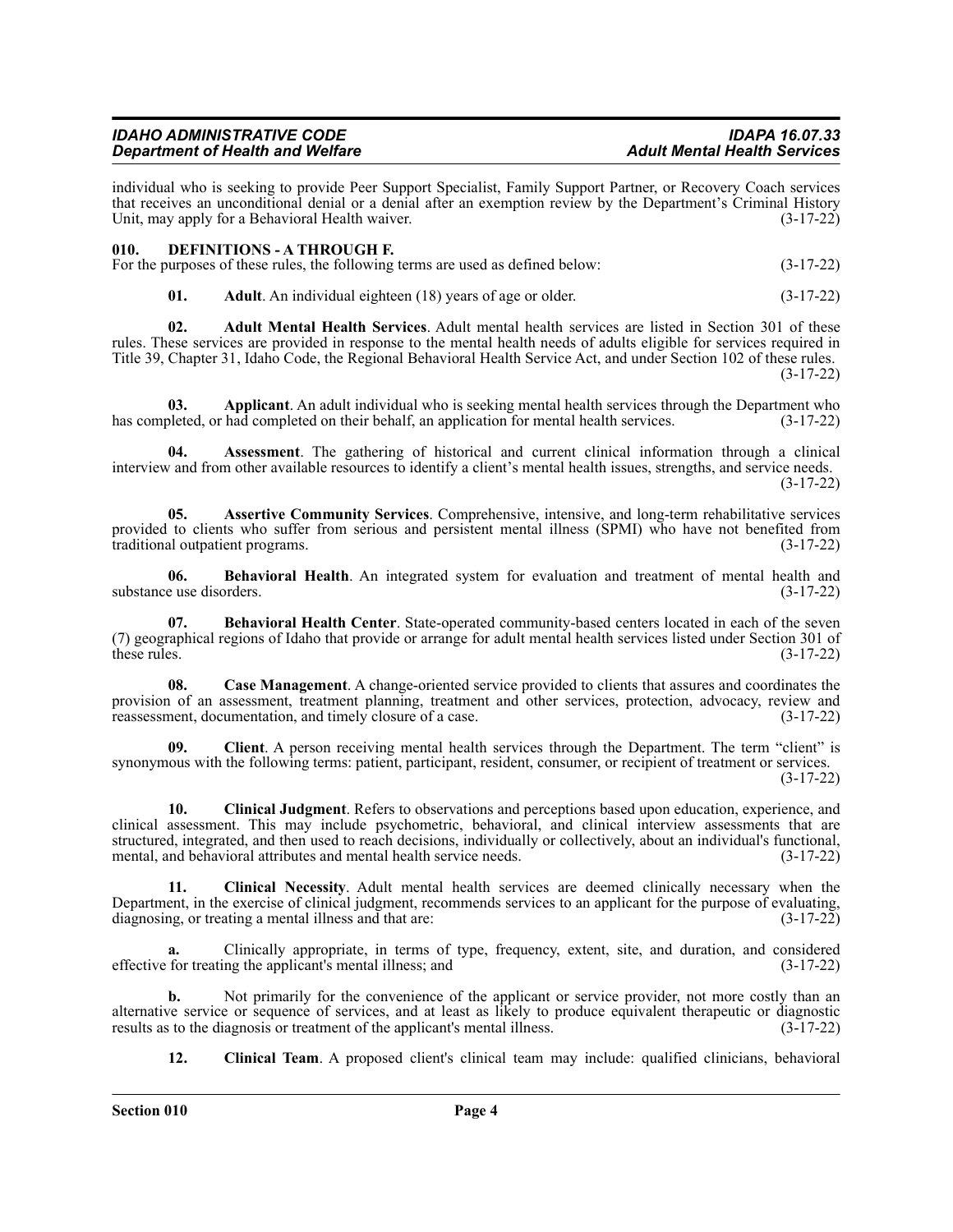#### *IDAHO ADMINISTRATIVE CODE IDAPA 16.07.33 Department of Health and Welfare*

health professionals, professionals other than behavioral health professionals, behavioral health technicians, and any other individual deemed appropriate and necessary to ensure that the treatment is comprehensive and meets the needs of the proposed client. (3-17-22)

**13. Crisis Intervention Services**. A set of planned activities designed to reduce the risk of lifethreatening harm to self or another person. Crisis intervention services include evaluation, assessment, intervention, stabilization, and follow-up planning. (3-17-22) stabilization, and follow-up planning.

**14. Department**. The Idaho Department of Health and Welfare or its designee. The Department is designated as the State Mental Health Authority under Section 39-3124, Idaho Code. (3-17-22)

**15. Federal Poverty Guidelines**. Guidelines issued annually by the Federal Department of Health and Human Services establishing the poverty income limits. The federal poverty guidelines for the current year may be found at: [http://aspe.hhs.gov/poverty/.](http://aspe.hhs.gov/poverty/) (3-17-22)

**16. Functional Impairment**. Difficulties that substantially impair or limit role functioning with an individual's basic daily living skills, or functioning in social, family, vocational, or educational contexts including psychiatric, health, medical, financial, and community or legal area, or both. (3-17-22)

#### <span id="page-4-0"></span>**011. DEFINITIONS - G THROUGH Z.**

For the purposes of these rules, the following terms are used as defined below:  $(3-17-22)$ 

Good Cause. A valid and sufficient reason for not complying with the time frame set for submitting a written request for a waiver by an individual who does not receive a criminal history and background check clearance. (3-17-22)

**02.** Gravely Disabled. An adult who, as a result of mental illness, is in danger of serious physical harm due to the person's inability to provide for any of their basic needs for nourishment, essential medical care, shelter, or  $s$ safety.  $(3-17-22)$ 

**03. Individualized Treatment Plan**. A written action plan based on an intake eligibility assessment, that identifies the applicant's clinical needs, the strategy for providing services to meet those needs, treatment goals and objectives, and the criteria for terminating the specified interventions. (3-17-22)

**04. Medication Management**. The in-depth management of medications for psychiatric disorders for relief of a client's signs and symptoms of mental illness, provided by a physician or mid-level practitioner. (3-17-22)

**05. Mental Health Crisis**. A mental health crisis occurs when a sudden loss of an adult individual's ability to use effective problem-solving and coping skills leads to an imminent risk of harm to self or others, or decompensation to the point of the individual's inability to protect himself or herself. (3-17-22) decompensation to the point of the individual's inability to protect himself or herself.

**06. Outpatient Services**. Mental health services provided to a client who is not admitted to a psychiatric hospital or in a residential care setting. (3-17-22)

**07. Psychiatric Services**. Medically necessary outpatient and inpatient services provided to treat and manage psychiatric disorders.

**08. Rehabilitative and Community-Based Services**. Skill-building services that foster rehabilitation and recovery provided to client recovering from a mental illness. (3-17-22)

**09. Residential Care**. A setting for the treatment of mental health that provides twenty-four (24) hours per day, seven (7) days a week, living accommodations for clients. (3-17-22)

**10. Serious Mental Illness (SMI)**. Means any of the following psychiatric illnesses as defined by the American Psychiatric Association in the Diagnostic and Statistical Manual of Mental Disorders, (DSM-5), incorporated in Section 004 of these rules: (3-17-22)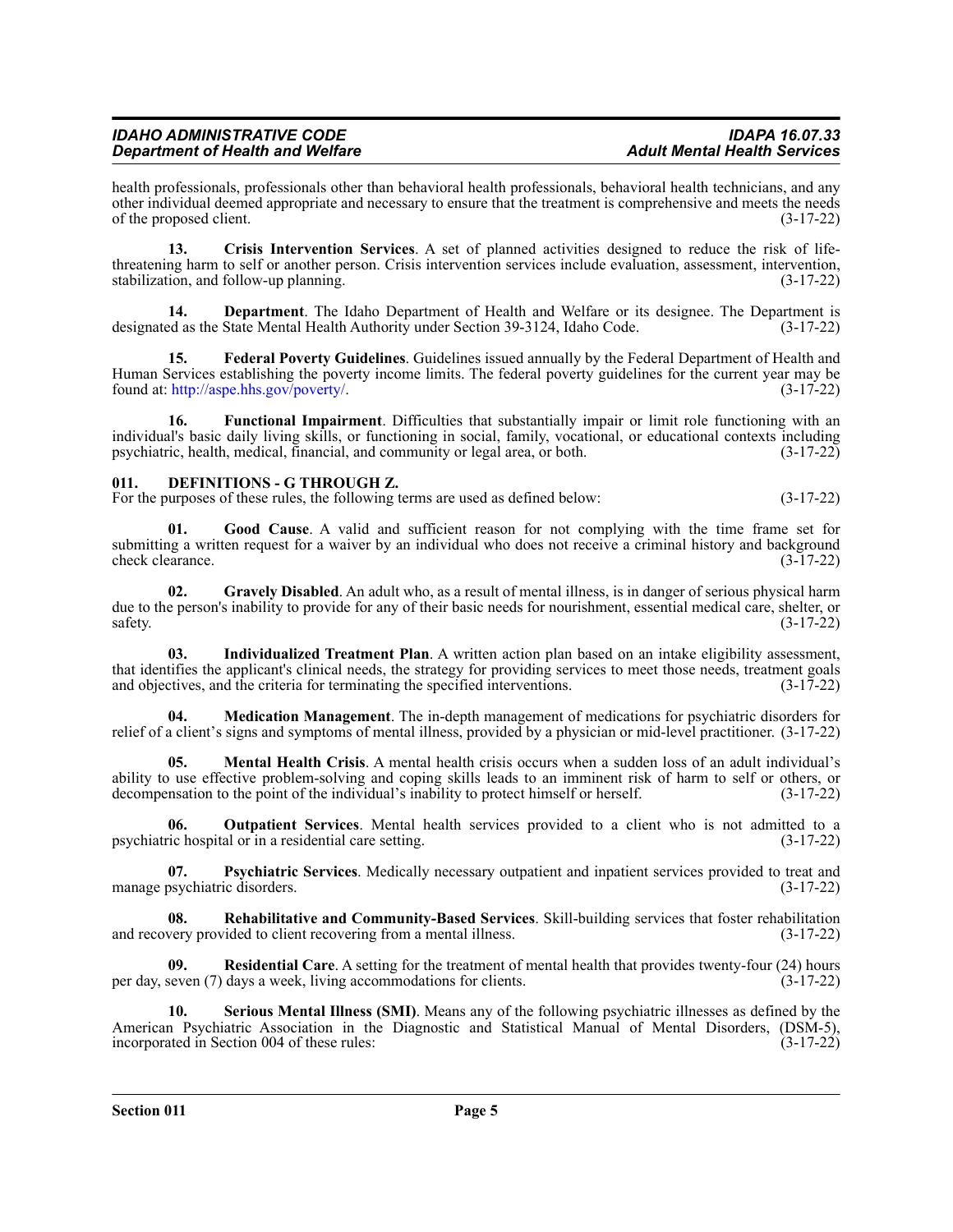*IDAHO ADMINISTRATIVE CODE IDAPA 16.07.33 Department of Health and Welfare* **a.** Schizophrenia spectrum and other psychotic disorders; (3-17-22)

|             | Bipolar disorders (mixed, manic and depressive);          | $(3-17-22)$ |
|-------------|-----------------------------------------------------------|-------------|
| $c_{\star}$ | Major depressive disorders (single episode or recurrent); | $(3-17-22)$ |

**d.** Obsessive-compulsive disorders. (3-17-22)

**11. Serious and Persistent Mental Illness (SPMI)**. A primary diagnosis under DSM-5 of Schizophrenia, Schizoaffective Disorder, Bipolar I Disorder, Bipolar II Disorder, Major Depressive Disorder Recurrent Severe, Delusional Disorder, or Psychotic Disorder Not Otherwise Specified (NOS) for a maximum of one hundred twenty (120) days without a conclusive diagnosis. The psychiatric disorder must be of sufficient severity to cause a substantial disturbance in role performance or coping skills in at least two (2) of the following functional areas in the last six (6) months: (3-17-22) areas in the last six  $(6)$  months:

| a. | Vocational or educational, or both.       | $(3-17-22)$ |
|----|-------------------------------------------|-------------|
| b. | Financial.                                | $(3-17-22)$ |
| c. | Social relationships or support, or both. | $(3-17-22)$ |
| d. | Family.                                   | $(3-17-22)$ |
| e. | Basic daily living skills.                | $(3-17-22)$ |
| f. | Housing.                                  | $(3-17-22)$ |
| g. | Community or legal, or both.              | $(3-17-22)$ |
| h. | Health or medical, or both.               | $(3-17-22)$ |

**12. Sliding Fee Scale**. A scale used to determine an individual's financial obligation for services based on Federal Poverty Guidelines and found in IDAPA 16.07.01, "Behavioral Health Sliding Fee Schedules." (3-17-22)

**13. Substantial Material Change in Circumstances**. A substantial and material change in circumstances which renders the Department's decision denying mental health services arbitrary and capricious.

(3-17-22)

#### <span id="page-5-0"></span>**012. -- 099. (RESERVED)**

#### <span id="page-5-1"></span>**100. ACCESSING ADULT MENTAL HEALTH SERVICES.**

Adult mental health services may be accessed either through an application for services, or through a court order for services.  $(3-17-22)$ 

### <span id="page-5-2"></span>**101. ELIGIBILITY SCREENING AND MENTAL HEALTH ASSESSMENT.**

**01. Eligibility Screening**. A screening for eligibility for adult mental health services through the Department is based on the eligibility criteria under Section 102 of these rules. If an applicant meets the eligibility criteria, they may be eligible for adult mental health services through the Department. If an applicant does not meet the eligibility criteria, they may be referred to other appropriate services. All applicants are required to complete an Application for Mental Health Services. If an applicant refuses to complete the Application for Mental Health Services, the Department reserves the right to discontinue the screening process for eligibility. The eligibility screening must be directly related to the applicant's mental illness and level of functioning and will include:

(3-17-22)

| a. | Application for Mental Health Services; | $(3-17-22)$ |
|----|-----------------------------------------|-------------|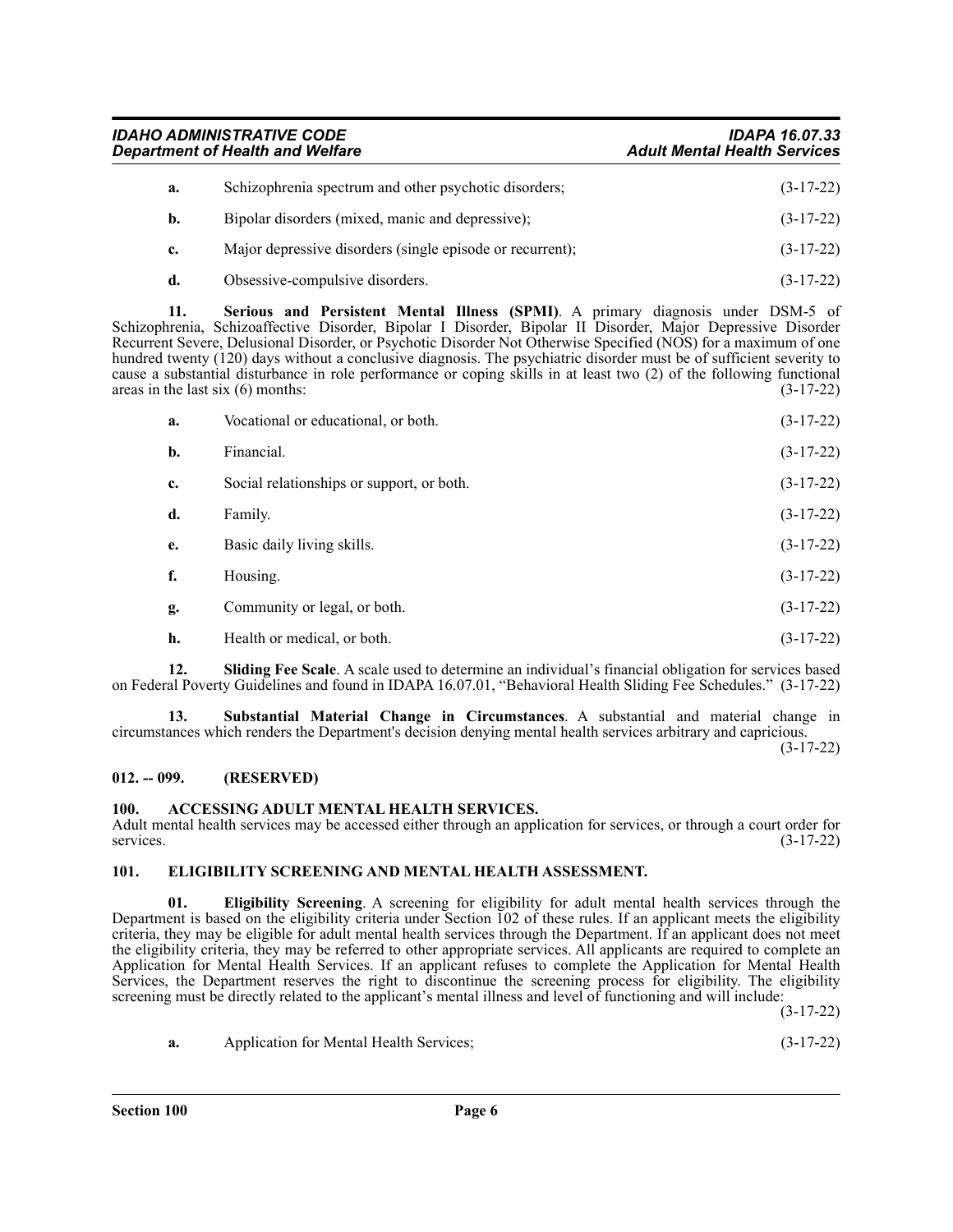| IDAHO ADMINISTRATIVE CODE               | <b>IDAPA 16.07.33</b>               |
|-----------------------------------------|-------------------------------------|
| <b>Department of Health and Welfare</b> | <b>Adult Mental Health Services</b> |
|                                         |                                     |

**b.** Notice of Privacy Practice; and (3-17-22)

**c.** Authorization for Disclosure. (3-17-22)

**02. Mental Health Assessment**. Once a signed application or court order has been received for adult mental health services, the Department will schedule and conduct a mental health assessment. Each mental health assessment will be completed by a Department clinician and will be documented using the Department's Idaho Standard Mental Health Assessment Report. (3-17-22)

#### <span id="page-6-0"></span>**102. ELIGIBILITY DETERMINATION.**

**01. The Department Determines Eligibility for Mental Health Services**. The total number of adults who are eligible for mental health services through the Department will be established by the Department. The Department may, in its sole discretion, limit or prioritize mental health services, define eligibility criteria, or establish the number of persons eligible based upon such factors as court-ordered services, availability of funding, the degree of financial need, the degree of clinical need, or other factors. (3-17-22)

**02. Eligibility Requirements**. To be eligible for mental health services through a voluntary application to the Department, the applicant must:  $(3-17-22)$ 

- **a.** Be an adult; and (3-17-22)
- **b.** Be a resident of the state of Idaho; and (3-17-22)
- **c.** Have a primary diagnosis of SMI or SPMI; or (3-17-22)
- **d.** Be determined eligible under the waiver provisions in Section 400 of these rules. (3-17-22)

**03. Court-Ordered Assessment, Treatment, and Services**. The court may order the Department to provide assessment, treatment, and services according to Sections 18-212, 19-2524, and 66-329, Idaho Code.

(3-17-22)

**04. Ineligible Conditions**. An applicant who has epilepsy, an intellectual disability, dementia, a developmental disability, physical disability, or who is aged or impaired by chronic alcoholism or drug abuse, is not eligible for mental health services, unless, in addition to such condition, they have a primary diagnosis of SMI or SPMI or is determined eligible under the waiver provisions in Section 400 of these rules. (3-17-22)

#### <span id="page-6-1"></span>**103. NOTICE OF CHANGES IN ELIGIBILITY FOR MENTAL HEALTH SERVICES.**

The Department may, upon ten (10) days' written notice, reduce, limit, suspend, or terminate eligibility for mental health services. (3-17-22)

#### <span id="page-6-2"></span>**104. CRISIS INTERVENTION SERVICES.**

Crisis intervention services are available twenty-four (24) hours per day, seven (7) days per week to adults experiencing a mental health crisis as defined under Section 011 of these rules. Crisis intervention services include evaluation, assessment, intervention, stabilization, and follow-up planning. (3-17-22)

**01. Determination of the Need for Crisis Intervention Services**. The Department will assess an adult crisis to determine whether services are needed to alleviate the crisis. (3-17-22) experiencing a mental health crisis to determine whether services are needed to alleviate the crisis.

**02. Identification of the Crisis Intervention Services Needed**. If crisis intervention services are clinically necessary, as determined by the Department, the Department will: (3-17-22)

- **a.** Identify the services needed to stabilize the crisis; (3-17-22)
- **b.** Arrange for the provision of the crisis intervention services; and  $(3-17-22)$
- **c.** Document in the individual's record the crisis services that are to be provided to the individual. (3-17-22)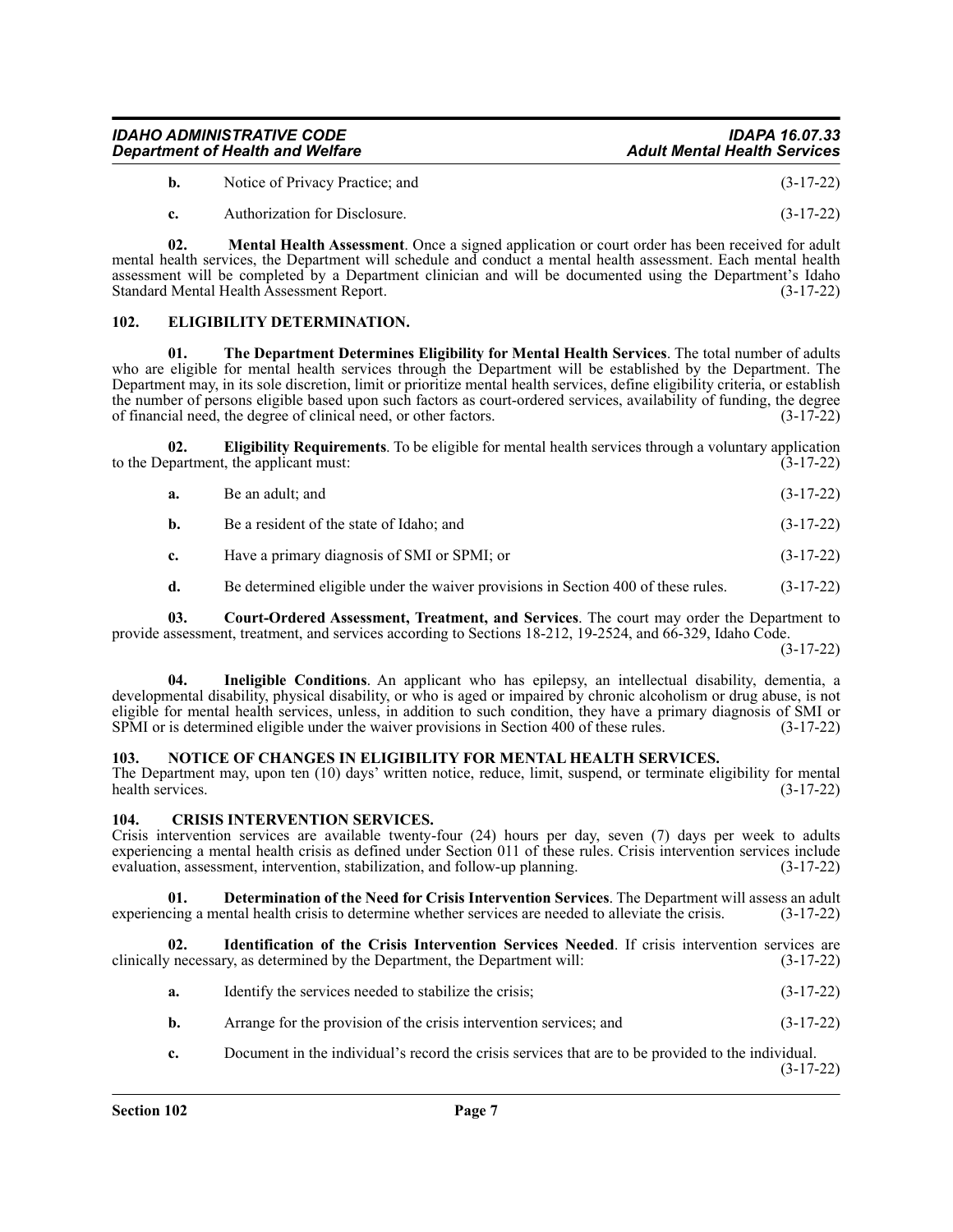**03. Immediate Intervention**. If the Department determines that a mental health crisis exists necessitating immediate intervention, crisis services will be arranged immediately. (3-17-22)

#### <span id="page-7-0"></span>**105. NOTICE OF DECISION ON ELIGIBILITY.**

**01. Notification of Eligibility Determination**. Within fourteen (14) calendar days of receiving a signed application, the Department will notify the applicant or the applicant's designated representative in writing of its eligibility determination. The written notice will include: (3-17-22)

| a. |  | The applicant's name and identifying information; | $(3-17-22)$ |
|----|--|---------------------------------------------------|-------------|
|----|--|---------------------------------------------------|-------------|

- **b.** A statement of the decision; (3-17-22)
- **c.** A concise statement of the reasons for the decision; and  $(3-17-22)$
- **d.** The process for pursuing an administrative appeal regarding eligibility determinations. (3-17-22)

**02. Right to Accept or Reject Mental Health Services**. If the Department determines that an applicant is eligible for mental health services through the Department, an individual has the right to accept or reject mental health services offered by the Department, unless imposed by law or court order. (3-17-22)

**03. Reapplication for Mental Health Services**. If the Department determines that an applicant is not eligible for mental health services through the Department, the applicant may reapply after six (6) months or at any time upon a showing of a substantial material change in circumstances. (3-17-22)

#### <span id="page-7-1"></span>**106. -- 119. (RESERVED)**

#### <span id="page-7-2"></span>**120. CLIENT'S RIGHTS AND RESPONSIBILITIES.**

Each individual client receiving adult mental health services through the Department must be notified of their rights and responsibilities prior to the delivery of adult mental health services. (3-17-22) and responsibilities prior to the delivery of adult mental health services.

**01. Client to Be Informed of Rights and Responsibilities**. The Department must inform each client of their rights and responsibilities. Each client must be given a written statement of client rights and responsibilities, which includes who the client may contact with questions, concerns, or complaints regarding services provided.

(3-17-22)

**02. Content of Client's Rights**. The Department must assure and protect the fundamental human, civil, constitutional, and statutory rights of each client. The written client rights statement must, at a minimum, address the following: (3-17-22) address the following:

**a.** The right to impartial access to treatment and services, regardless of race, creed, color, religion, gender, national origin, age, or disability; (3-17-22)

**b.** The right to a humane treatment environment that ensures protection from harm, provides privacy to as great a degree as possible with regard to personal needs and promotes respect and dignity for each individual;

(3-17-22)

**c.** The right to communication in a language and format understandable to the individual client; (3-17-22)

|               |  |  |  | The right to be free from mental, physical, sexual, and verbal abuse, as well as neglect and |  |  |  |             |  |
|---------------|--|--|--|----------------------------------------------------------------------------------------------|--|--|--|-------------|--|
| exploitation; |  |  |  |                                                                                              |  |  |  | $(3-17-22)$ |  |

**e.** The right to receive services within the least restrictive environment possible; (3-17-22)

**f.** The right to an individualized treatment plan, based on assessment of current needs; (3-17-22)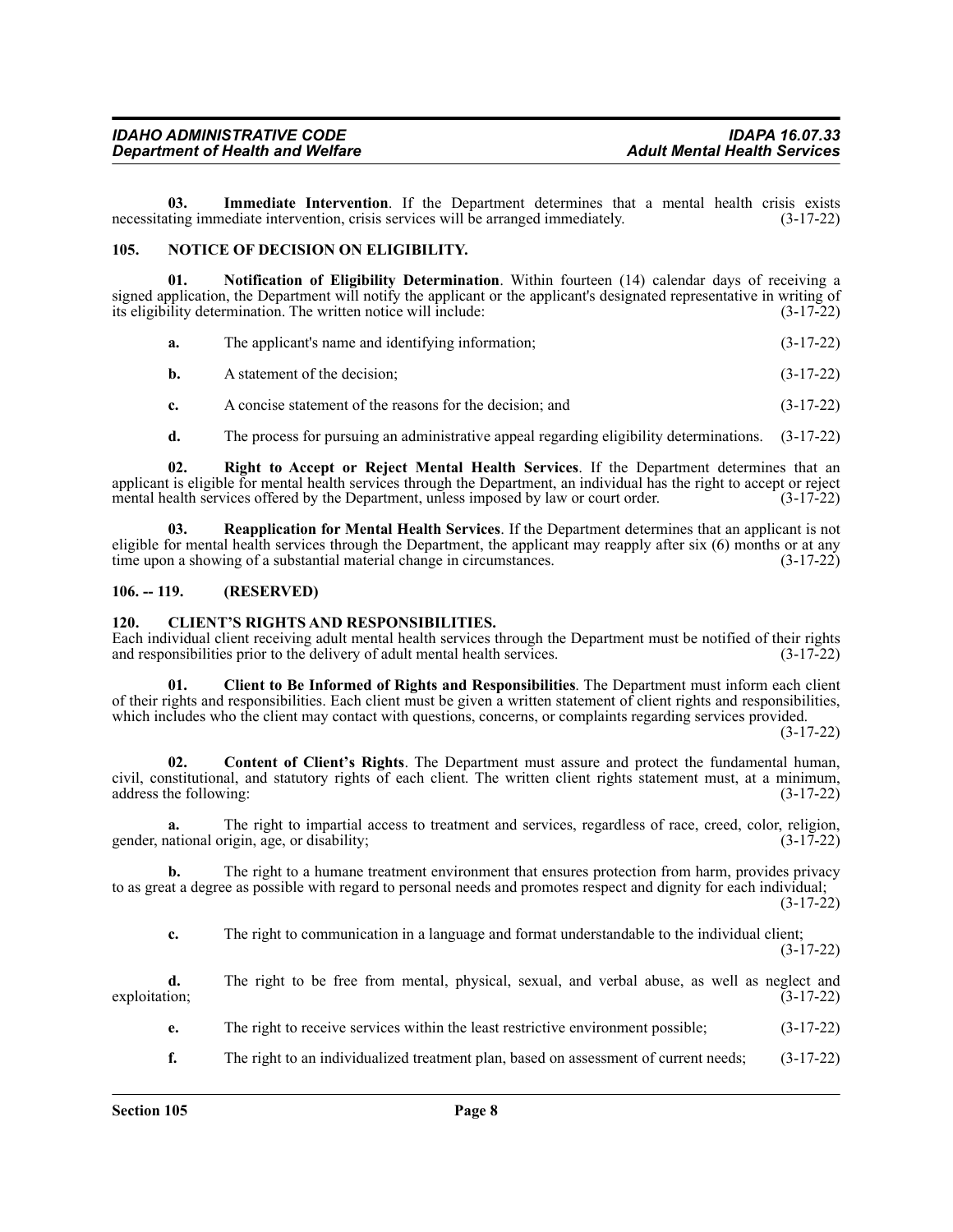**g.** The right to actively participate in planning for treatment and recovery support services; (3-17-22)

**h.** The right to have access to information contained in one's record, unless access to particular identified items of information is specifically restricted for that individual client for clear treatment reasons in the client's treatment plan; (3-17-22)

**i.** The right to confidentiality of records and the right to be informed of the conditions under which information can be disclosed without the individual client's consent; (3-17-22)

The right to refuse to take medication unless a court of law has determined the client lacks capacity about medications and is an imminent danger to self or others; (3-17-22) to make decisions about medications and is an imminent danger to self or others;

**k.** The right to be free from restraint or seclusion unless there is imminent risk of physical harm to self or others;  $(3-17-22)$ 

**l.** The right to refuse to participate in any research project without compromising access to program (3-17-22) services;  $(3-17-22)$ 

**m.** The right to exercise rights without reprisal in any form, including the ability to continue services with uncompromised access;  $(3-17-22)$ 

**n.** The right to have the opportunity to consult with independent specialists or legal counsel, at one's own expense; (3-17-22)

**o.** The right to be informed in advance of the reason(s) for discontinuance of any service provision, and to be involved in planning for the consequences of that event; (3-17-22)

**p.** The right to receive an explanation of the reasons for denial of service.  $(3-17-22)$ 

#### <span id="page-8-0"></span>**121. -- 199. (RESERVED)**

#### <span id="page-8-1"></span>**200. INDIVIDUALIZED TREATMENT PLAN.**

The Department will prepare an individualized treatment plan for every client that addresses the mental health effects on the major life areas and is based on an assessment of the client's mental health needs. (3-17-22) on the major life areas and is based on an assessment of the client's mental health needs.

**01. Individualized Treatment Plan**. Overall responsibility for development and implementation of the plan will be assigned to a qualified clinician. A detailed individualized treatment plan will be developed within thirty (30) calendar days from the date of the Department's eligibility determination or date of any court order for services. (3-17-22)

| the following: | Individualized Treatment Plan Requirements. The individualized treatment plan must include | $(3-17-22)$ |
|----------------|--------------------------------------------------------------------------------------------|-------------|
|                | The complete dense discussions to meet the effect? contrated health weeder                 | (2.17.22)   |

- **a.** The services deemed necessary to meet the client's mental health needs;  $(3-17-22)$
- **b.** A prioritized list of problems and needs; (3-17-22)
- **c.** Referrals for needed services not provided by the program;  $(3-17-22)$
- **d.** Goals that are based on the client's unique strengths, preferences, and needs; (3-17-22)

**e.** Specific objectives that relate to the goals written in simple, measurable, attainable, realistic terms with expected achievement dates;  $(3-17-22)$ 

**f.** Interventions that describe the kinds of services, frequency of services, activities, supports, and resources the client needs to achieve short-term changes described in the objectives; (3-17-22)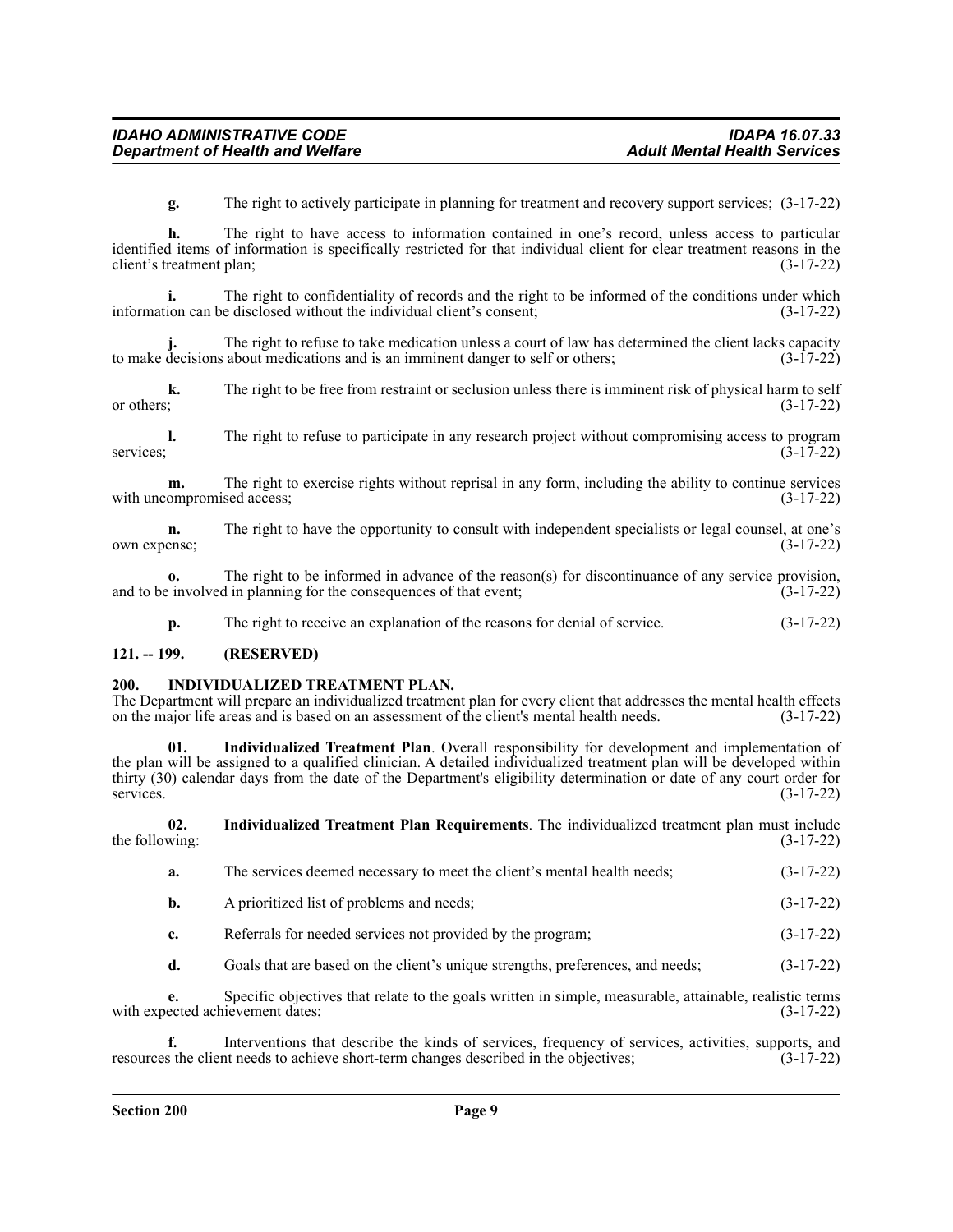- **g.** Goals and objectives that are individualized and reflect the choices of the client; (3-17-22)
- **h.** Documentation of who participated in the development of the individualized treatment plan;

(3-17-22)

i. The client or legal guardian must sign the treatment plan indicating their agreement with service needs identified and their participation in its development. If these signatures indicating participation in the development of the treatment plan are not obtained, then it must be documented in the client's record the reason the signatures were not obtained, including the reason for the client's refusal to sign. A copy of the treatment plan must be given to the client and legal guardian.  $(3-17-22)$ 

| ii. | The treatment plan must be based on the findings of the assessment process. | $(3-17-22)$ |
|-----|-----------------------------------------------------------------------------|-------------|
|     | A specific plan for including the family or significant others; and         | $(3-17-22)$ |

**j.** Discharge criteria and aftercare plans. (3-17-22)

**03.** One Hundred Twenty Day Review. Treatment plans are to be reviewed with the client and as needed at least every one hundred twenty (120) days. (3-17-22) updated as needed at least every one hundred twenty  $(120)$  days.

**a.** The treatment plan review must assess and process the status, applicability, obstacles, and possible solutions of the client's goals, objectives, interventions, and timeframes of the treatment plan. (3-17-22)

**b.** Treatment plans for "medication management only" clients are not subject to a one hundred twenty v review.  $(3-17-22)$  $(120)$  day review.

**04. Treatment Plan Renewals**. A new treatment plan will be developed with the client every twelve  $(12)$  months.  $(3-17-22)$ 

#### <span id="page-9-0"></span>**201. -- 299. (RESERVED)**

#### <span id="page-9-1"></span>**300. FINANCIAL RESPONSIBILITY FOR MENTAL HEALTH SERVICES.**

Individuals receiving adult mental health services through the Department are responsible for paying for the services they receive. The financial responsibility for each service will be based on the individual's ability to pay as determined under IDAPA 16.07.01, "Behavioral Health Sliding Fee Schedules," Sections 300 and 400. (3-17-22)

#### <span id="page-9-2"></span>**301. ADULT MENTAL HEALTH SERVICES.**

The Department is the lead agency in establishing and coordinating community supports, services, and treatment for adults eligible for services under Section 102 of these rules. The following services, as defined under Section 010 of these rules are provided by, or arranged for the delivery of by, the behavioral health center in each region: (3-17-22)

| 01. | Assessment.                                         | $(3-17-22)$ |
|-----|-----------------------------------------------------|-------------|
| 02. | <b>Assertive Community Services.</b>                | $(3-17-22)$ |
| 03. | <b>Case Management.</b>                             | $(3-17-22)$ |
| 04. | <b>Crisis Intervention.</b>                         | $(3-17-22)$ |
| 05. | <b>Medication Management.</b>                       | $(3-17-22)$ |
| 06. | <b>Psychiatric Services.</b>                        | $(3-17-22)$ |
| 07. | <b>Outpatient Services.</b>                         | $(3-17-22)$ |
| 08. | <b>Rehabilitative and Community-Based Services.</b> | $(3-17-22)$ |
|     |                                                     |             |